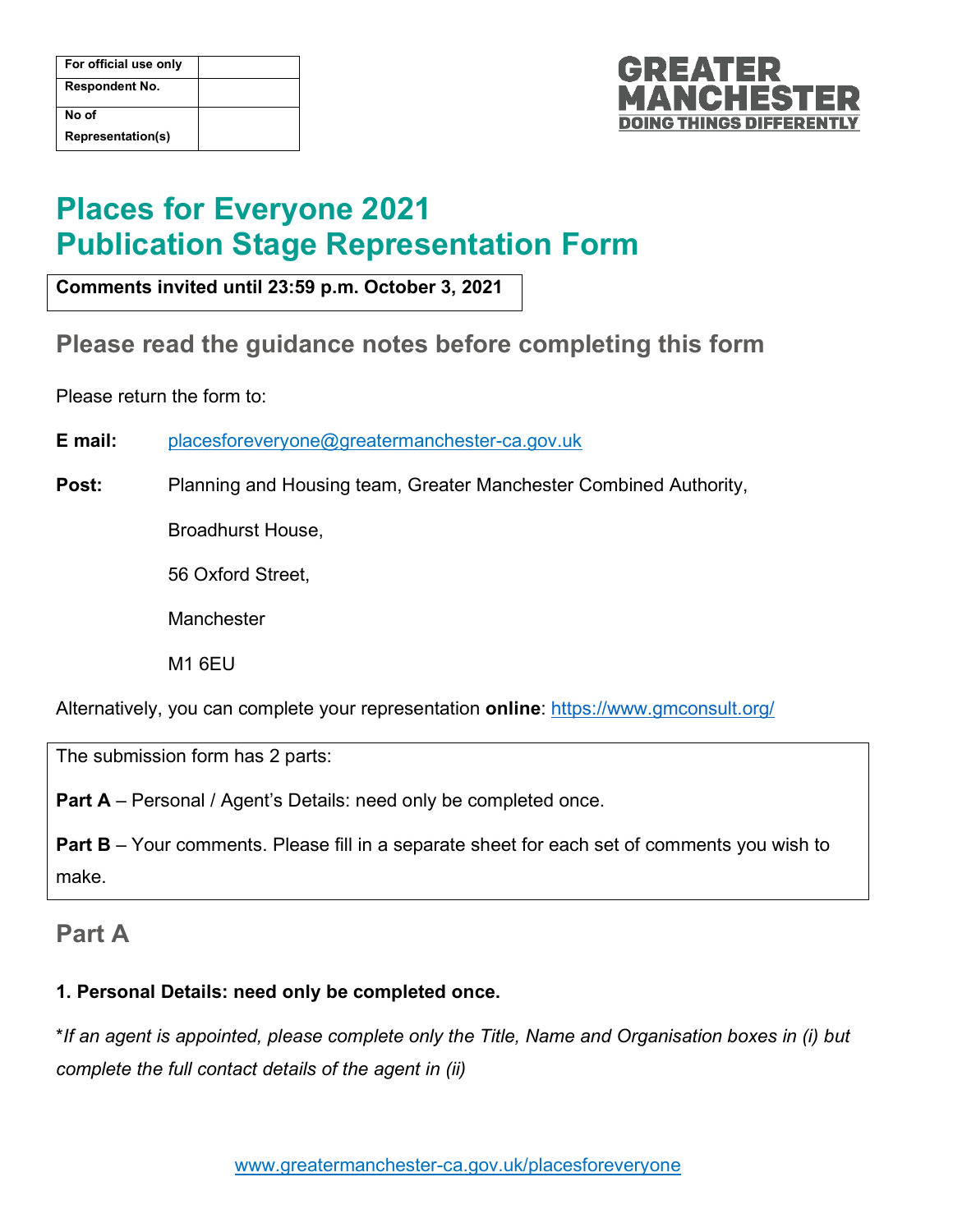| <b>Details</b>        | (i) Personal Details* | (ii) Agents Details* (if applicable) |
|-----------------------|-----------------------|--------------------------------------|
| Title                 |                       |                                      |
| <b>First Name</b>     |                       |                                      |
| Last Name             |                       |                                      |
| Organisation          |                       |                                      |
| (where relevant)      |                       |                                      |
| Address Line 1        |                       |                                      |
| <b>Address Line 2</b> |                       |                                      |
| Address Line 3        |                       |                                      |
| Address Line 4        |                       |                                      |
| Post Code             |                       |                                      |
| Tel. No.              |                       |                                      |
| E-mail Address        |                       |                                      |

## **Part B - (PLEASE USE A SEPARATE SHEET FOR EACH**

## **REPRESENTATION)**

#### **2. To which part of Places for Everyone do your comments relate?**

| Paragraph number                      |  |
|---------------------------------------|--|
| Policy or Strategic Allocation number |  |
| Policies map                          |  |
| Other (please specify)                |  |

### **3. Do you consider the part of Places for Everyone identified above is: (tick as**

#### **appropriate)**

| <b>Legally Compliant?</b>             | Yes | No |
|---------------------------------------|-----|----|
| Sound?                                | Yes | No |
| the Plan positively prepared,<br>(Is  |     |    |
| justified, effective, consistent with |     |    |
| national policy)                      |     |    |
| Complies with Duty to Cooperate?      | Yes | No |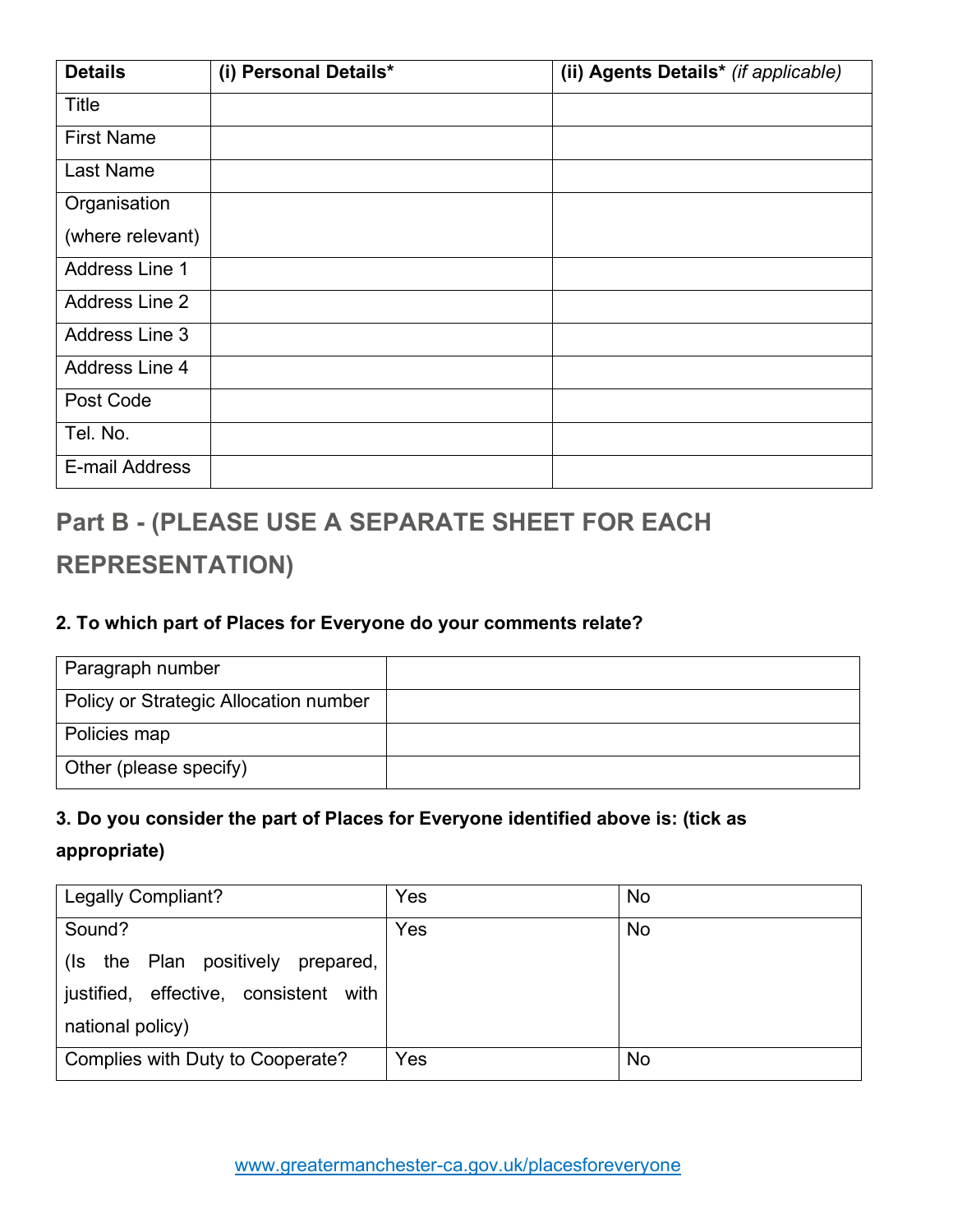**4. Please give details of why you consider this part of Places for Everyone not to be legally compliant, is unsound or fails to comply with the duty to co-operate.** *Please be as precise as possible.*

If you wish to support the legal compliance or soundness of the Local Plan or its compliance with the duty to co-operate, please give us your comments below:

**5. Please set out the modification(s) you consider necessary to make this part of Places for Everyone legally compliant and sound, in respect of any legal compliance or soundness matters you have identified at 4 above.** 

(*Please note that non-compliance with the duty to co-operate is incapable of modification at examination).* 

*You will need to say why each modification will make Places for Everyone legally compliant or sound. It will be helpful if you are able to put forward your suggested revised wording of any policy or text. Please be as precise as possible.*

*Please note: In your representation you should provide succinctly all the evidence and supporting information necessary to support your representation and your suggested modification(s). You should not assume that you will have a further opportunity to make submissions. After this stage, further submissions may only be made if invited by the Inspector, based on the matters and issues he or she identifies for examination.*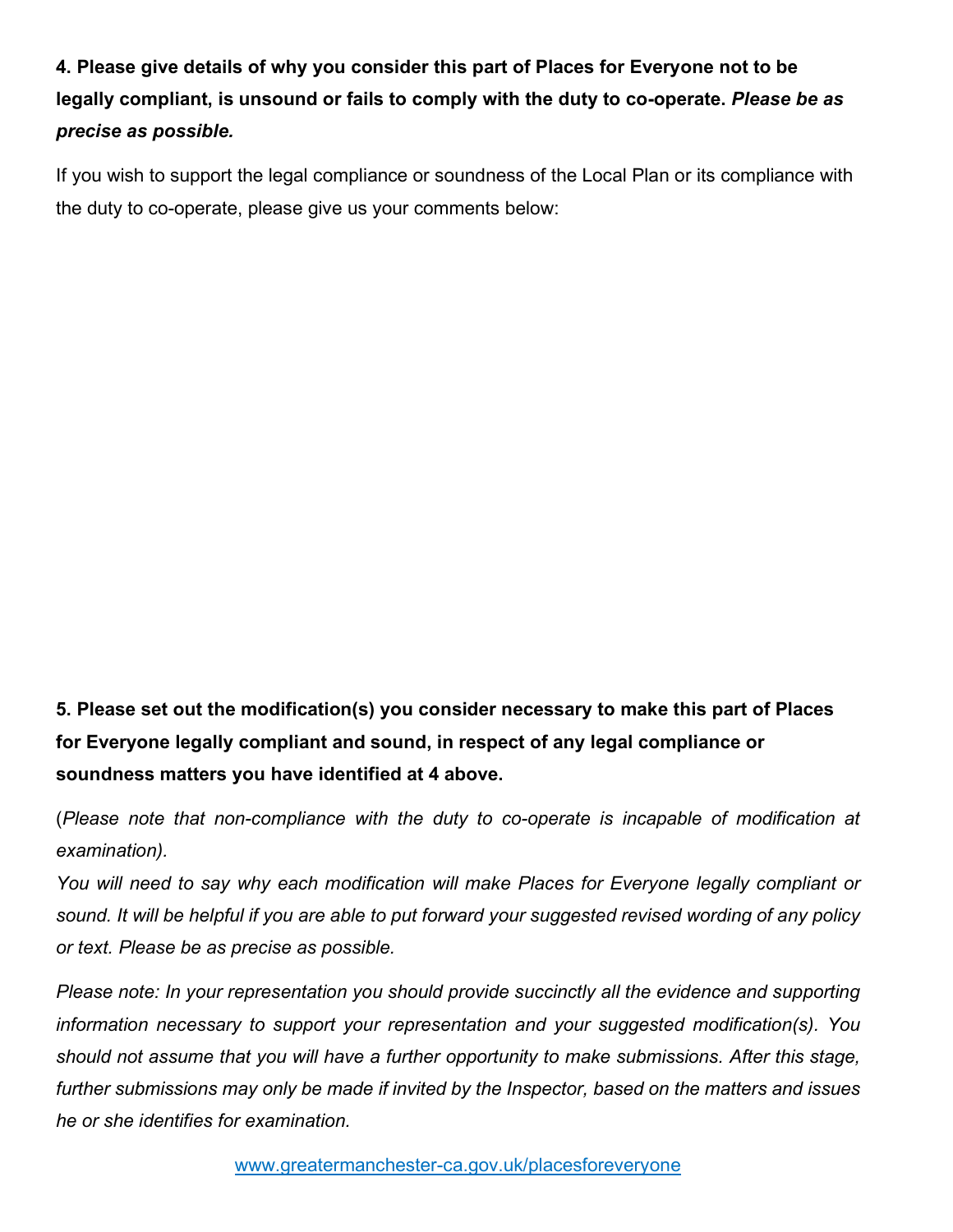## **6. If your representation is seeking a modification to Places for Everyone, do you consider it necessary to participate in an examination hearing session(s)?** *(Tick as appropriate)*

| No, I do not wish to participate in hearing | Yes, I wish to participate in hearing session(s) |
|---------------------------------------------|--------------------------------------------------|
| $\mathsf{session}(\mathsf{s})$              |                                                  |

*Please note that while this will provide an initial indication of your wish to participate in hearing session(s), you may be asked at a later point to confirm your request to participate.*

## **7. If you wish to participate in the hearing session(s), please outline why you consider this to be necessary:**

*Please note the Inspector will determine the most appropriate procedure to adopt to hear those who have indicated that they wish to participate in hearing session(s). You may be asked to confirm your wish to participate when the Inspector has identified the matters and issues for examination.*

#### **8. Do you wish to be notified about (please tick):**

| When the document is submitted for independent examination? |  |
|-------------------------------------------------------------|--|
| When the inspector's report is published?                   |  |
| When the local plan is adopted?                             |  |